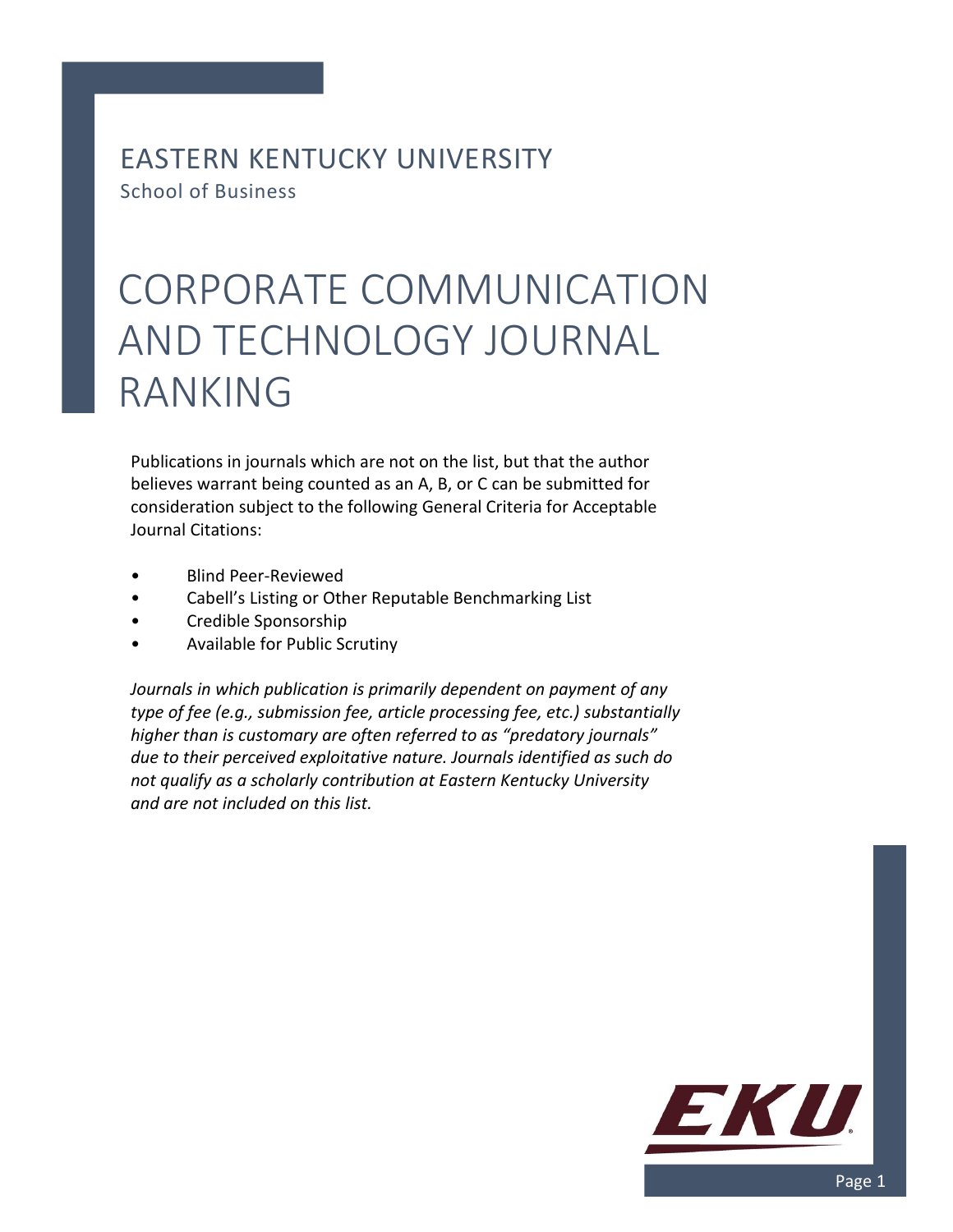## Level A

Applied Psychology: An International Review Business and Professional Communication Quarterly Business Teacher Education Journal International Journal of Business Communication Journal for Business Teaching and Research Journal for Global Business Education Journal of Marketing Education Journal of Marketing for Higher Education Journal of Research in Business Education NBEA (National Business Education Association) Yearbook The Department Chair

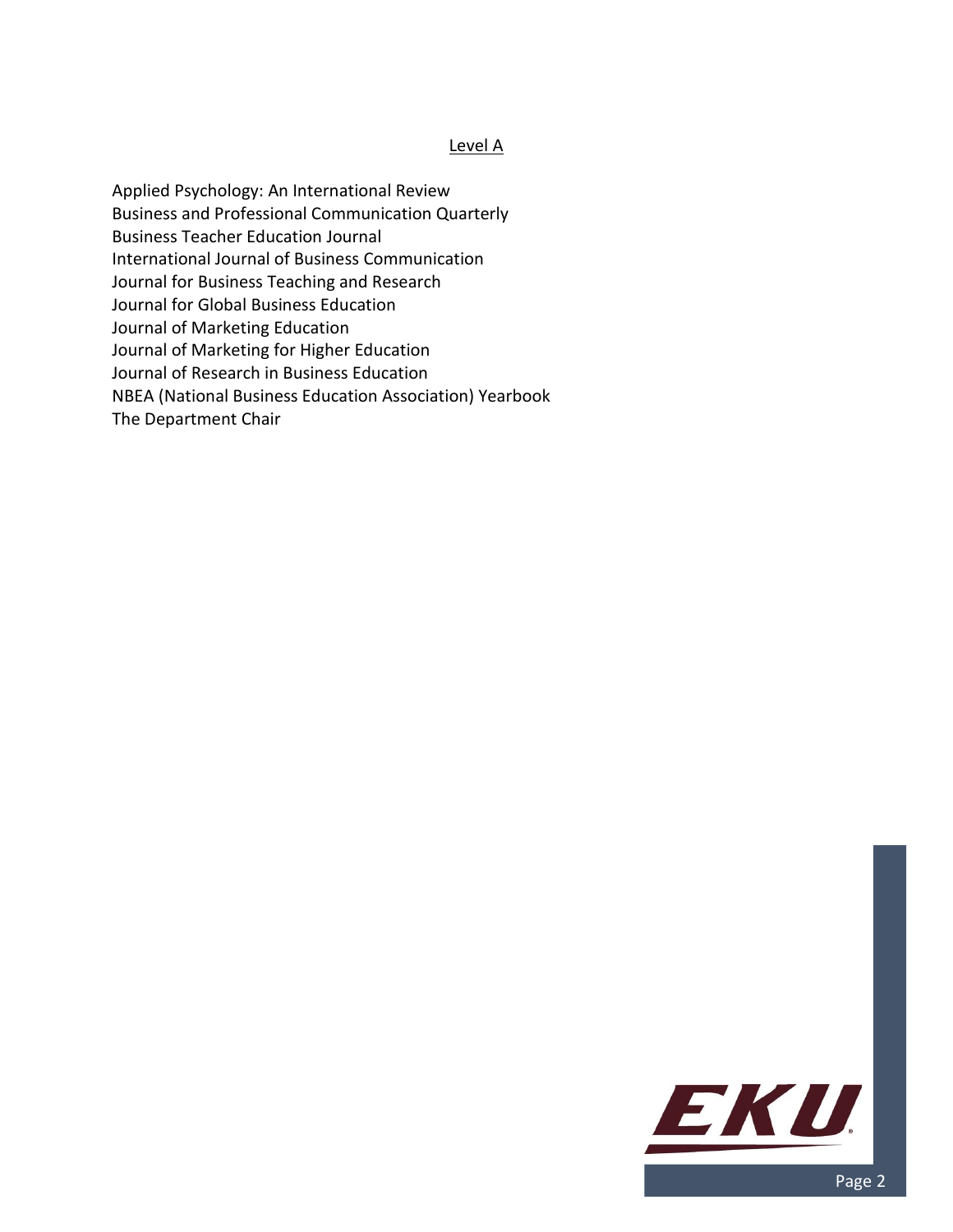## Level B

- Academy of Educational Leadership Journal
- Business & Professional Ethics Journal
- Business Case Journal
- Business Education Forum
- Electronic Journal of Business Research Methods
- Federation of Business Disciplines Journal
- Gender, Work, & Organization
- Journal of Accounting and Finance
- Journal of Business and Training Education
- Journal of Business Ethics
- Journal of Computer Information Systems
- Journal of Education for Business
- Journal of Global Information Management
- Journal of Global Marketing
- Journal of Information Systems Education
- Journal of International Business and Cultural Studies
- Journal of International Business Education
- Journal of International Consumer Marketing
- Journal of Management Education
- Journal of Marketing Communications
- Journal of Organizational and End User Computing
- Journal of Organizational Behavior Management
- Journal of Research in Business Information Systems
- Journal of Technical Writing and Communication
- Management Communication Quarterly
- Marketing Education Review